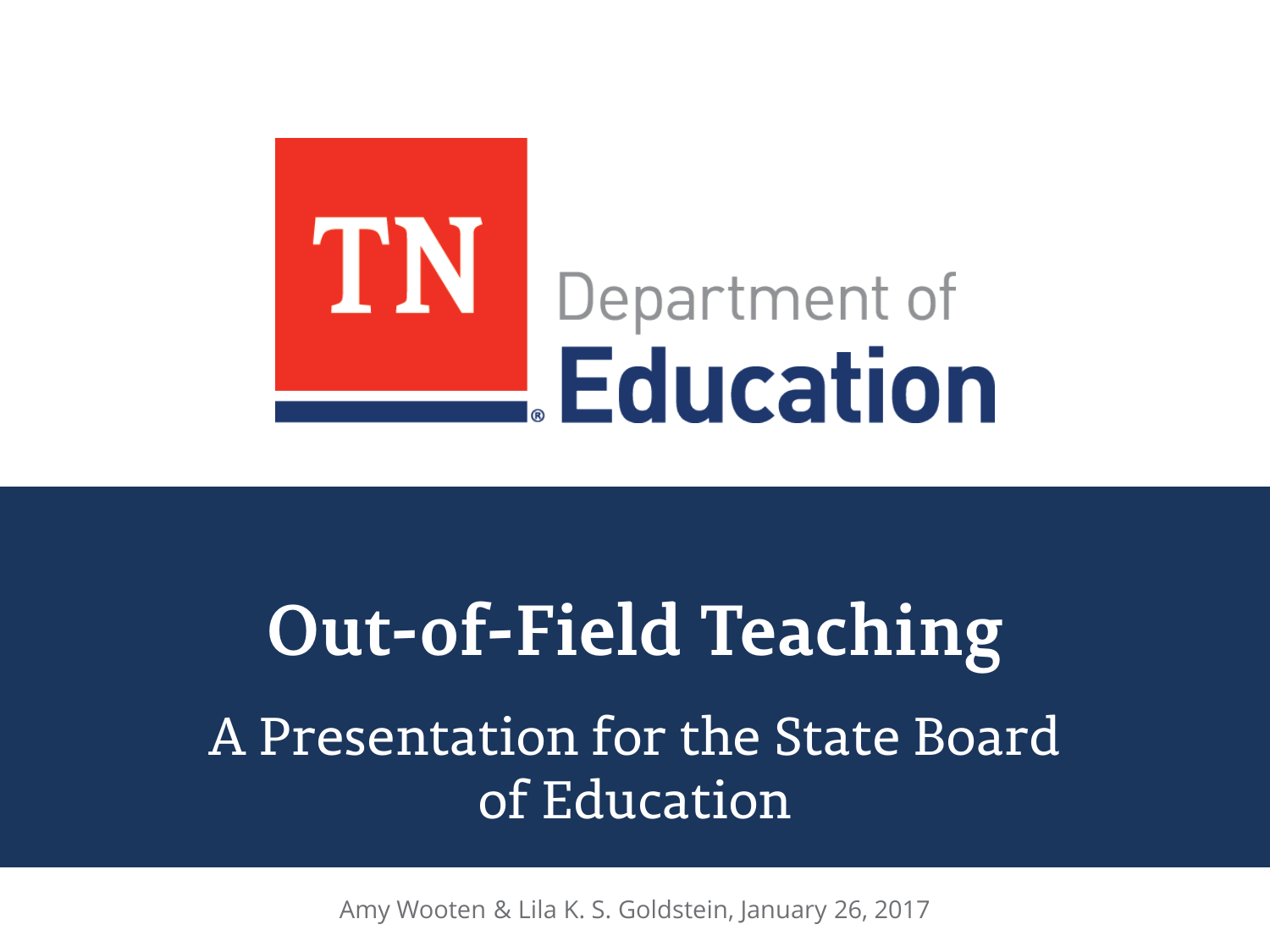## **When may educators teach out of field?**

State law prohibits out of field teaching in all courses that have EOC exams required for graduation.

- Permit
- Waiver
- Employment Standard (2-out)

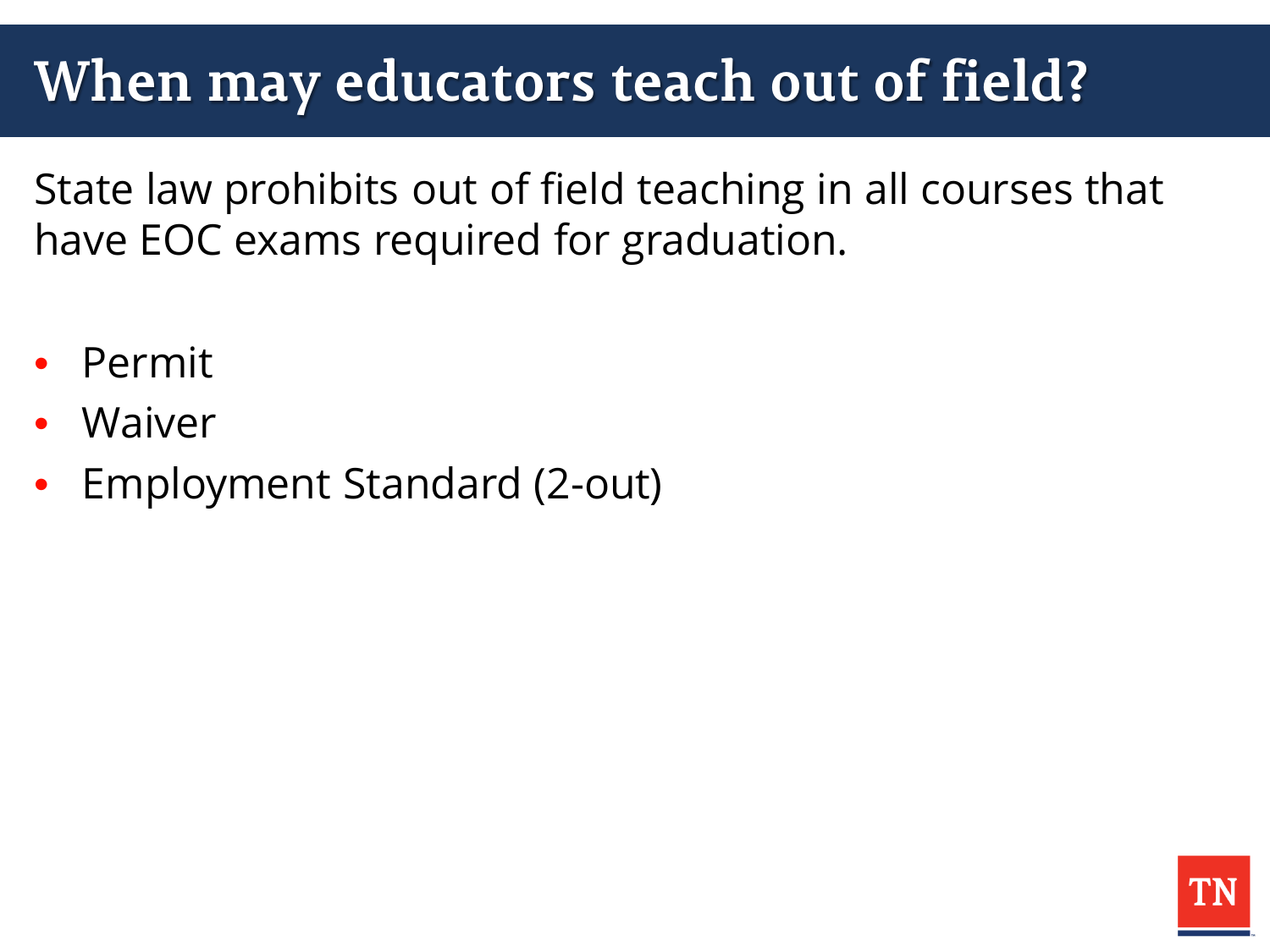## **Permits (0520-02-03-.08)**

The state may issue a permit when a school district or public charter school meets the following requirements:

- 1. A director of schools or public charter school leader must state **intent to employ** and indicate the position to be held by the applicant.
- 2. The school district or public charter school must indicate that it is **unable to obtain the services of a licensed educator** for the type and kind of school in which a vacancy exists.
- 3. The school district or public charter school must **identify and document a targeted recruitment strategy** for the position or shortage areas. The strategy may include, but is not limited to, partnerships with educator preparation providers, advertisements, or recruitment campaigns.

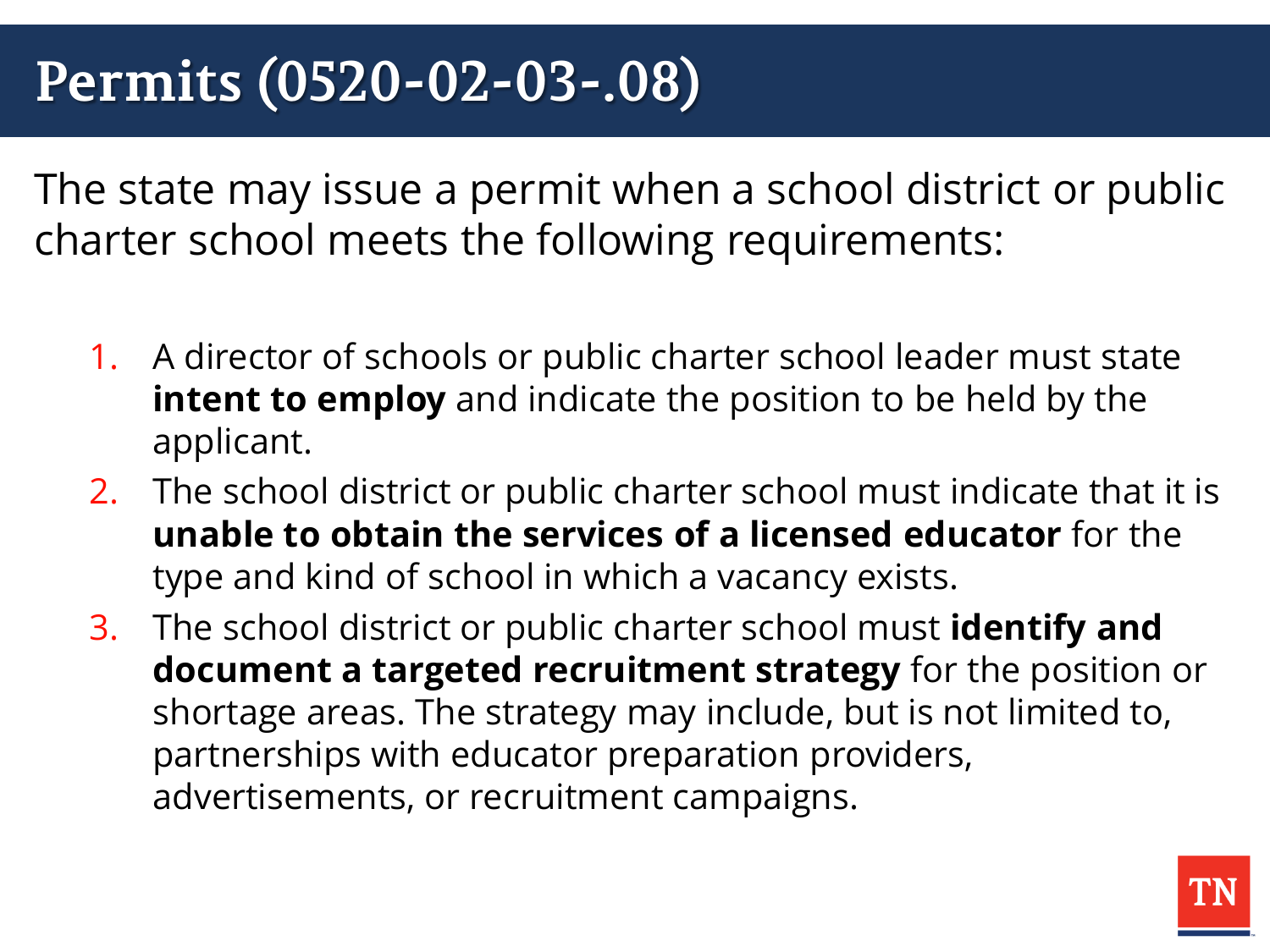## **Permit Application**

|                                                                                                                                                                                                                                                                                                                                                                           |  |                                                                                                                |                          |       | TN Public School System TN Non-Public School/Agency TN State Agency TN Charter School |
|---------------------------------------------------------------------------------------------------------------------------------------------------------------------------------------------------------------------------------------------------------------------------------------------------------------------------------------------------------------------------|--|----------------------------------------------------------------------------------------------------------------|--------------------------|-------|---------------------------------------------------------------------------------------|
|                                                                                                                                                                                                                                                                                                                                                                           |  |                                                                                                                |                          |       |                                                                                       |
|                                                                                                                                                                                                                                                                                                                                                                           |  |                                                                                                                |                          |       |                                                                                       |
|                                                                                                                                                                                                                                                                                                                                                                           |  |                                                                                                                |                          |       |                                                                                       |
|                                                                                                                                                                                                                                                                                                                                                                           |  |                                                                                                                |                          |       |                                                                                       |
|                                                                                                                                                                                                                                                                                                                                                                           |  |                                                                                                                | City                     | State | Zip Code                                                                              |
| School System Phone Number National Communication of School Assigned National Communication of School Assigned                                                                                                                                                                                                                                                            |  |                                                                                                                |                          |       |                                                                                       |
|                                                                                                                                                                                                                                                                                                                                                                           |  |                                                                                                                |                          |       |                                                                                       |
|                                                                                                                                                                                                                                                                                                                                                                           |  | (May obtain current endorsement code listing at http://www.tn.gov/education/licensing/endorsement_codes.shtml) |                          |       |                                                                                       |
|                                                                                                                                                                                                                                                                                                                                                                           |  | (May obtain current course code listing at http://www.tn.gov/education/districts/correlations.shtml)           |                          |       |                                                                                       |
|                                                                                                                                                                                                                                                                                                                                                                           |  |                                                                                                                |                          |       |                                                                                       |
|                                                                                                                                                                                                                                                                                                                                                                           |  |                                                                                                                |                          |       |                                                                                       |
|                                                                                                                                                                                                                                                                                                                                                                           |  |                                                                                                                |                          |       |                                                                                       |
|                                                                                                                                                                                                                                                                                                                                                                           |  | Date                                                                                                           | Signature of Board Chair |       | Date                                                                                  |
| <b>TENNESSEE PUBLIC SCHOOL SYSTEM</b><br>In compliance witht the public laws of Tennessee, we hereby certify that this school system is unable to secure a qualified teacher with a valid<br>license for the type and kind of school in which the vacancy exits. We recommend that the above permit be issued<br>Signature of Director of Schools<br><b>Email address</b> |  |                                                                                                                | <b>Email Address</b>     |       |                                                                                       |

In addition to the completed application, the department requires that all permit applications include evidence of at least three efforts to recruit a licensed and properly endorsed educator.

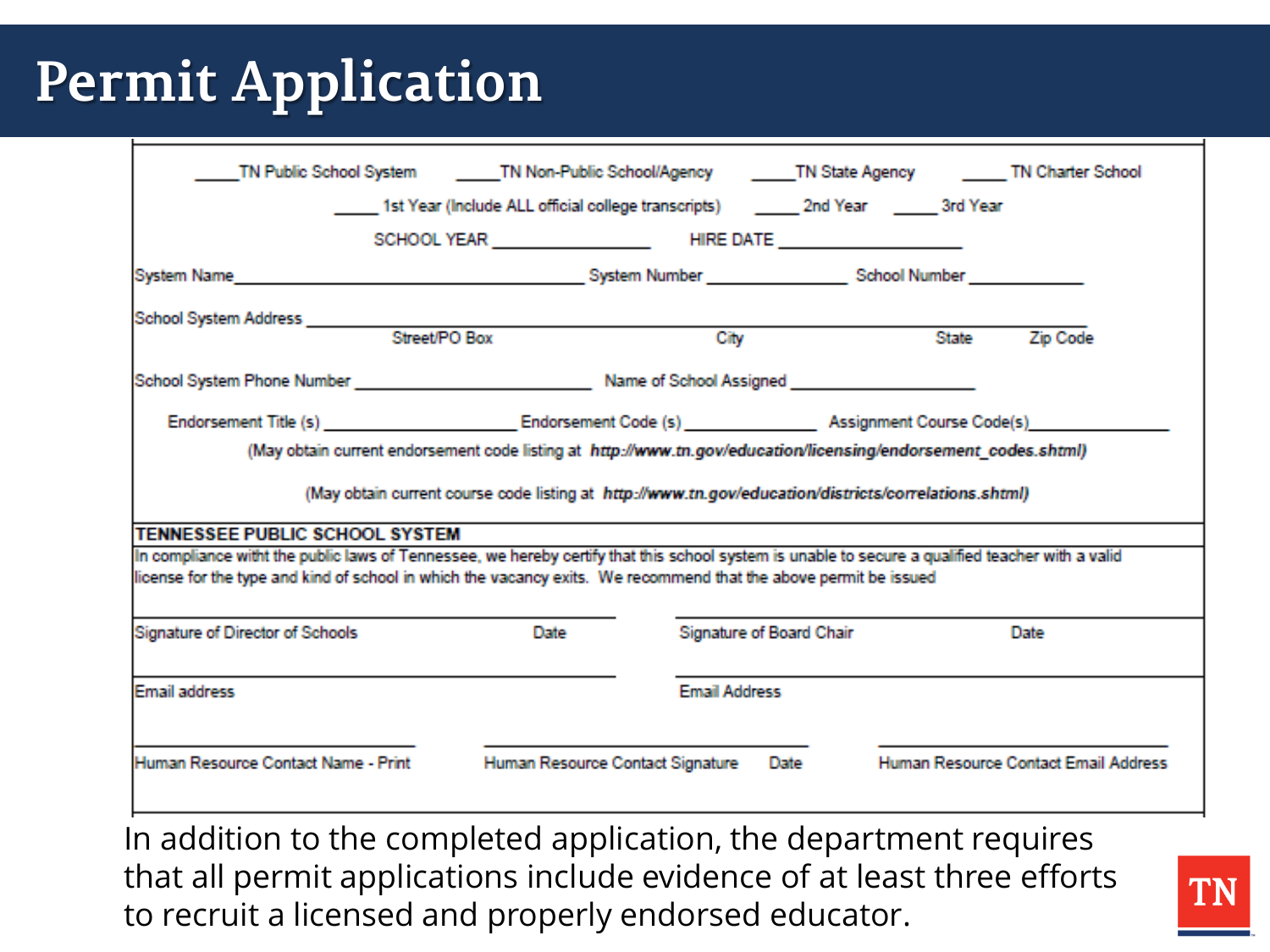## **Waivers (0520-01-02-.12)**

The Commissioner of Education is authorized to grant waivers to a school which does not comply with these rules and regulations only when requested by action of the local board of education.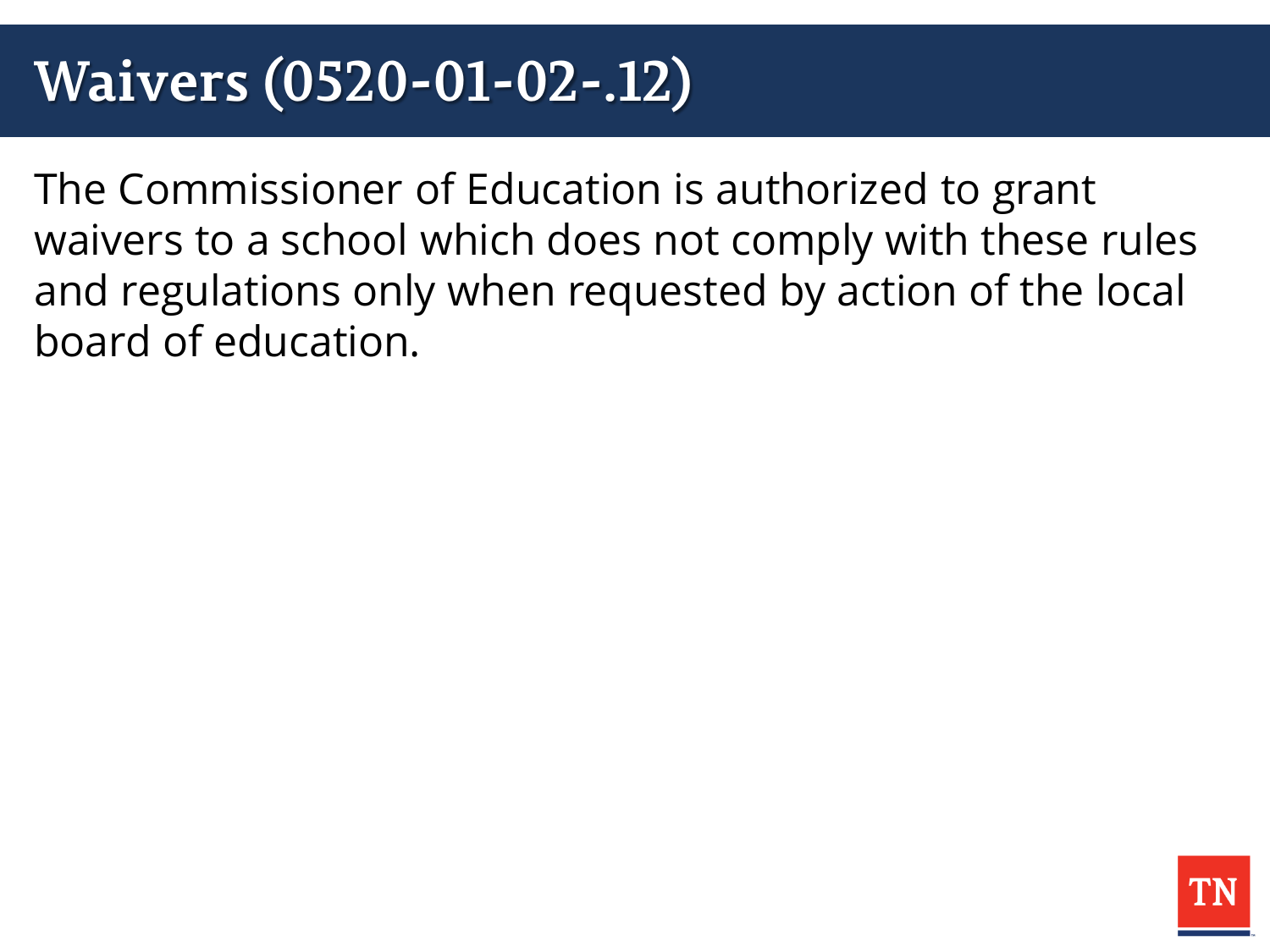# **Waiver Application**

| School Name:                                                                                                                                                                                                                                         | School #:                                              |  |  |  |  |
|------------------------------------------------------------------------------------------------------------------------------------------------------------------------------------------------------------------------------------------------------|--------------------------------------------------------|--|--|--|--|
| School Year:                                                                                                                                                                                                                                         | Date Educator Placed in Waiver Position:               |  |  |  |  |
|                                                                                                                                                                                                                                                      |                                                        |  |  |  |  |
| Subject(s) and Course Code(s) of Waiver Position to be Filled:                                                                                                                                                                                       | Endorsement(s) Needed for the Waiver Position:         |  |  |  |  |
|                                                                                                                                                                                                                                                      |                                                        |  |  |  |  |
| Year of Waiver Request:                                                                                                                                                                                                                              |                                                        |  |  |  |  |
| $\Box$ 2 <sup>nd</sup> Year (passed tests and/or enrolled in program, required)<br>(Check One) $\Box$ 1 <sup>st</sup> Year                                                                                                                           |                                                        |  |  |  |  |
| $\square$ 3 <sup>rd</sup> Year (all tests passed and evidence of progress in coursework, required)                                                                                                                                                   |                                                        |  |  |  |  |
| Section 2 - Recruiting and Staffing Information                                                                                                                                                                                                      |                                                        |  |  |  |  |
| Each of the following criteria must be met. Please check each box affirming that each statement is true:                                                                                                                                             |                                                        |  |  |  |  |
| $\Box$ The waiver is being requested to fill a vacant, high need position                                                                                                                                                                            |                                                        |  |  |  |  |
| $\Box$ The waiver is being requested to fill a mission-critical position [core academic, non-instructional leader]                                                                                                                                   |                                                        |  |  |  |  |
| $\Box$ The school district has engaged in thorough, responsible position-specific recruitment efforts to find appropriately endorsed<br>candidates for the position for which a waiver is being requested AND has been unsuccessful in those efforts |                                                        |  |  |  |  |
| $\Box$ The educator being recommended for the waiver is the most qualified candidate for the position for which a waiver is being<br>requested                                                                                                       |                                                        |  |  |  |  |
| Section 3 - Plans to Obtain Proper Endorsement                                                                                                                                                                                                       |                                                        |  |  |  |  |
| Is applicant registered to take appropriate Praxis test(s):                                                                                                                                                                                          | Praxis registration date :                             |  |  |  |  |
| Yes<br>(Check one)<br>ш                                                                                                                                                                                                                              |                                                        |  |  |  |  |
| No                                                                                                                                                                                                                                                   |                                                        |  |  |  |  |
| Has applicant taken and passed appropriate Praxis test(s):                                                                                                                                                                                           | Is applicant enrolled in a university/college program: |  |  |  |  |
| (Check one)<br>$\Box$ Yes<br>$\Box$ No Score(s)                                                                                                                                                                                                      | (Check one)<br>Yes                                     |  |  |  |  |
|                                                                                                                                                                                                                                                      | No                                                     |  |  |  |  |
| Name of university/college program:                                                                                                                                                                                                                  | Number of program hours COMPLETED:                     |  |  |  |  |
|                                                                                                                                                                                                                                                      |                                                        |  |  |  |  |

**TN**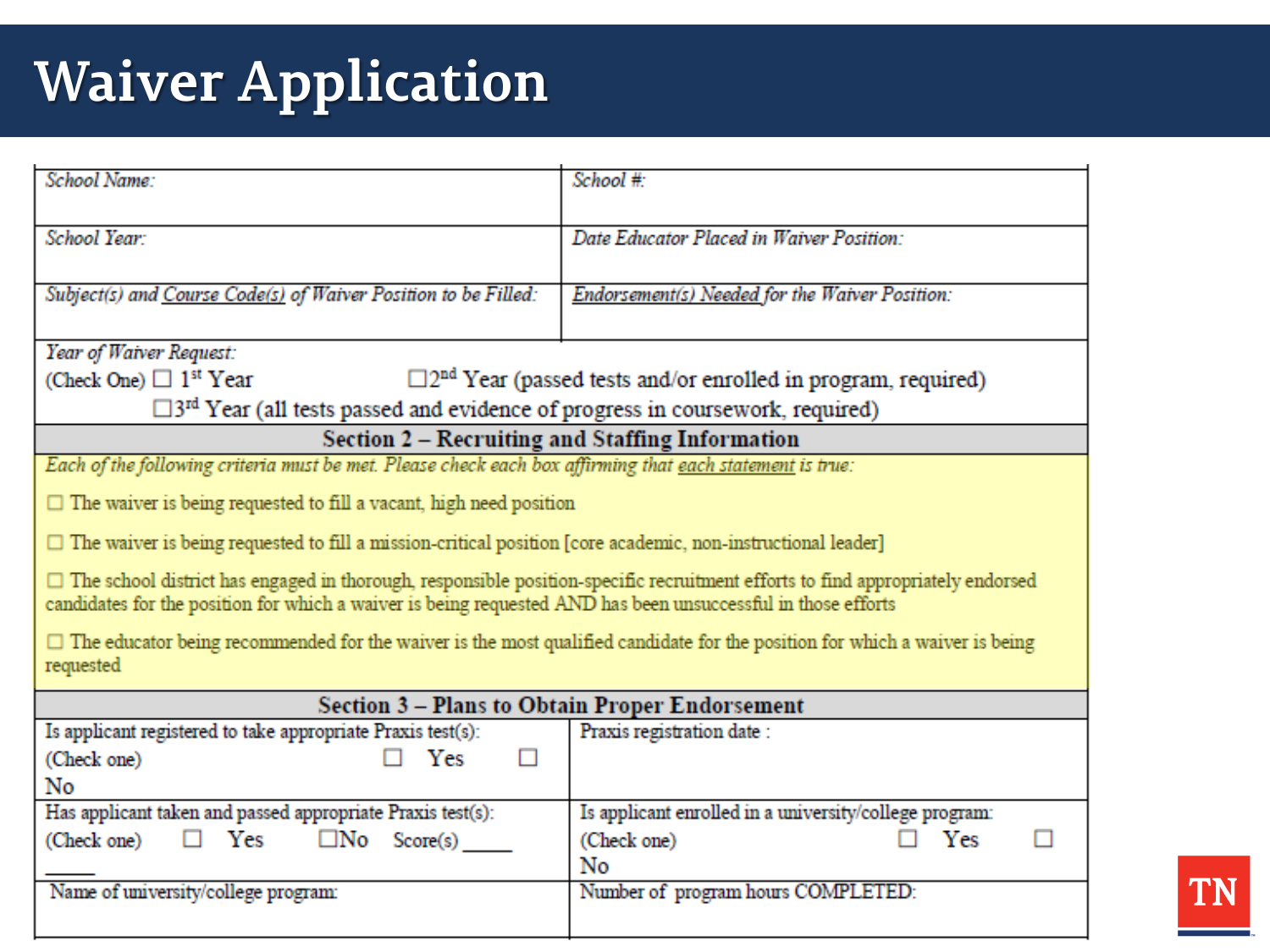## **Employment Standards (0520-01-02-.03)**

A teacher may teach **up to two sections of one course**  outside the area of endorsement.

For a teacher to teach 1.) more than one course or 2.) more than two sections of one course outside the area of endorsement, an employment standard waiver must be requested and approved.

Teachers assigned two or more sections of a course outside the area of endorsement before June 30, 1976 may continue to teach those courses until a new assignment is made by the local school officials.

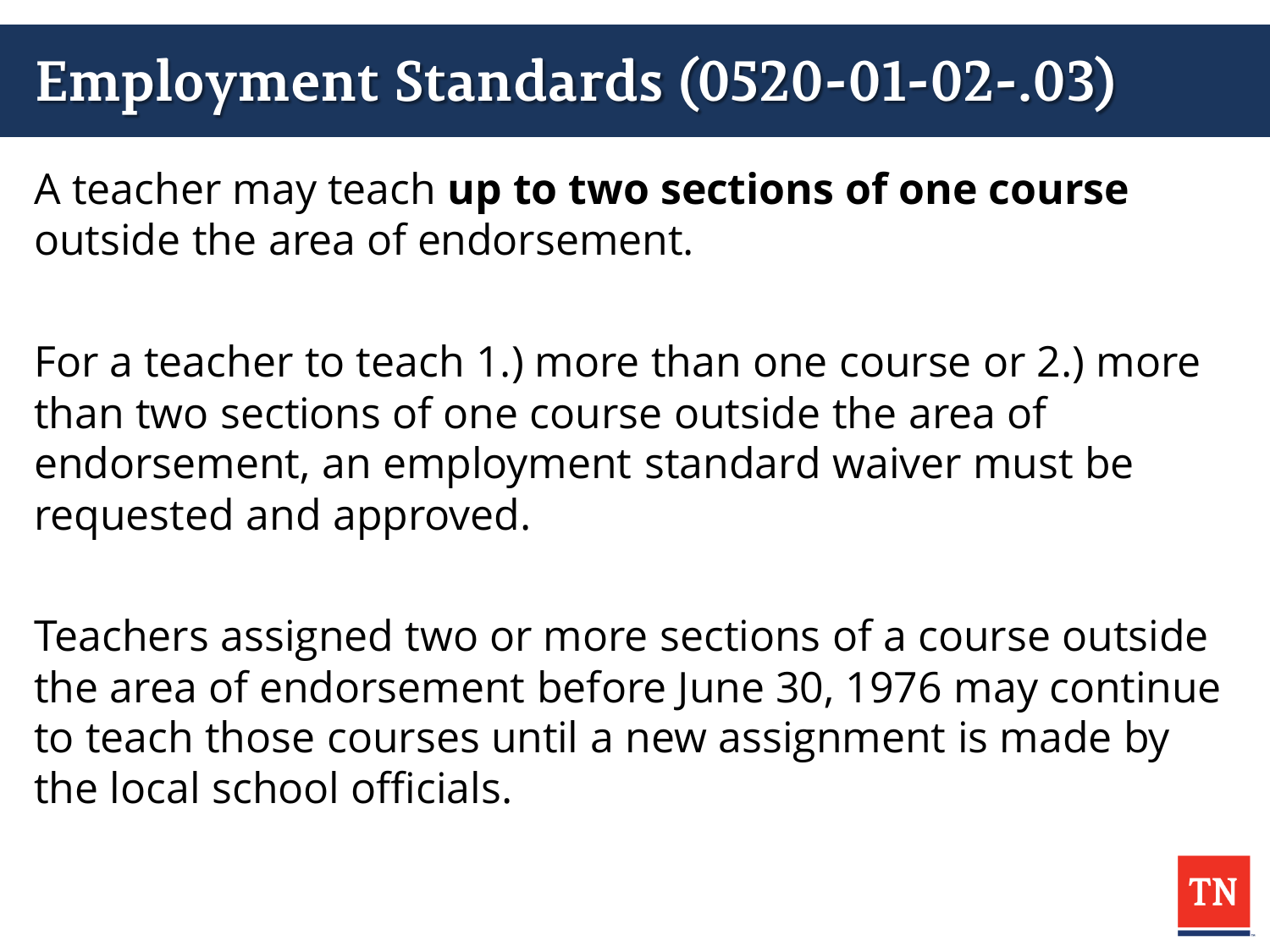

# **An Overview of Outof-Field Teaching**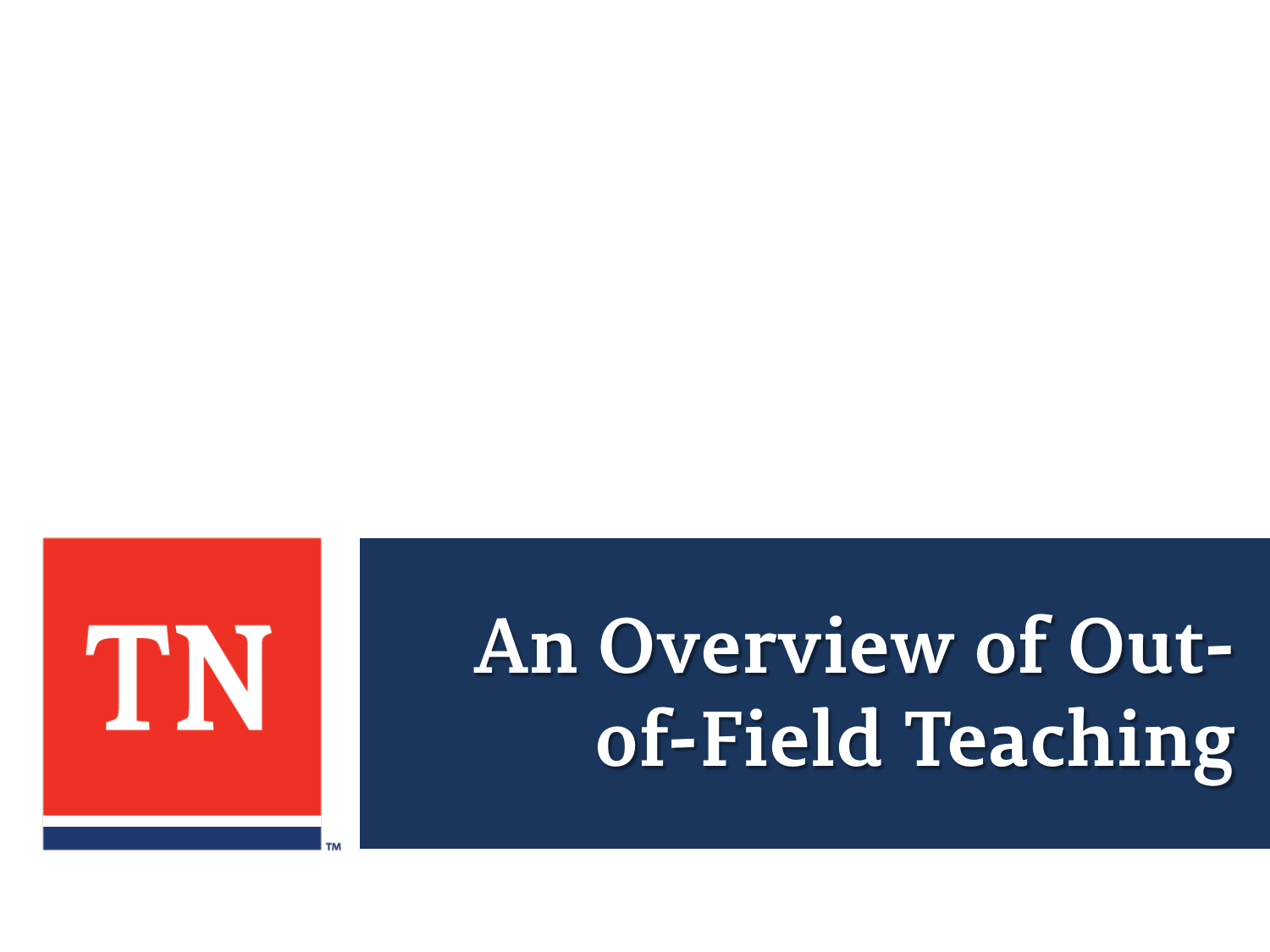# Highlights

- Overall, 3% of courses are taught by out-of-field teachers.
- **Most out-of-field teaching happens as a "quick fix" in** schools and districts with teacher shortages in those subjects.
- **Most out-of-field teaching happens in subjects with** more narrowly-defined endorsement areas.
- Average effects on students depend in part on whether their teachers are endorsed in the same discipline.

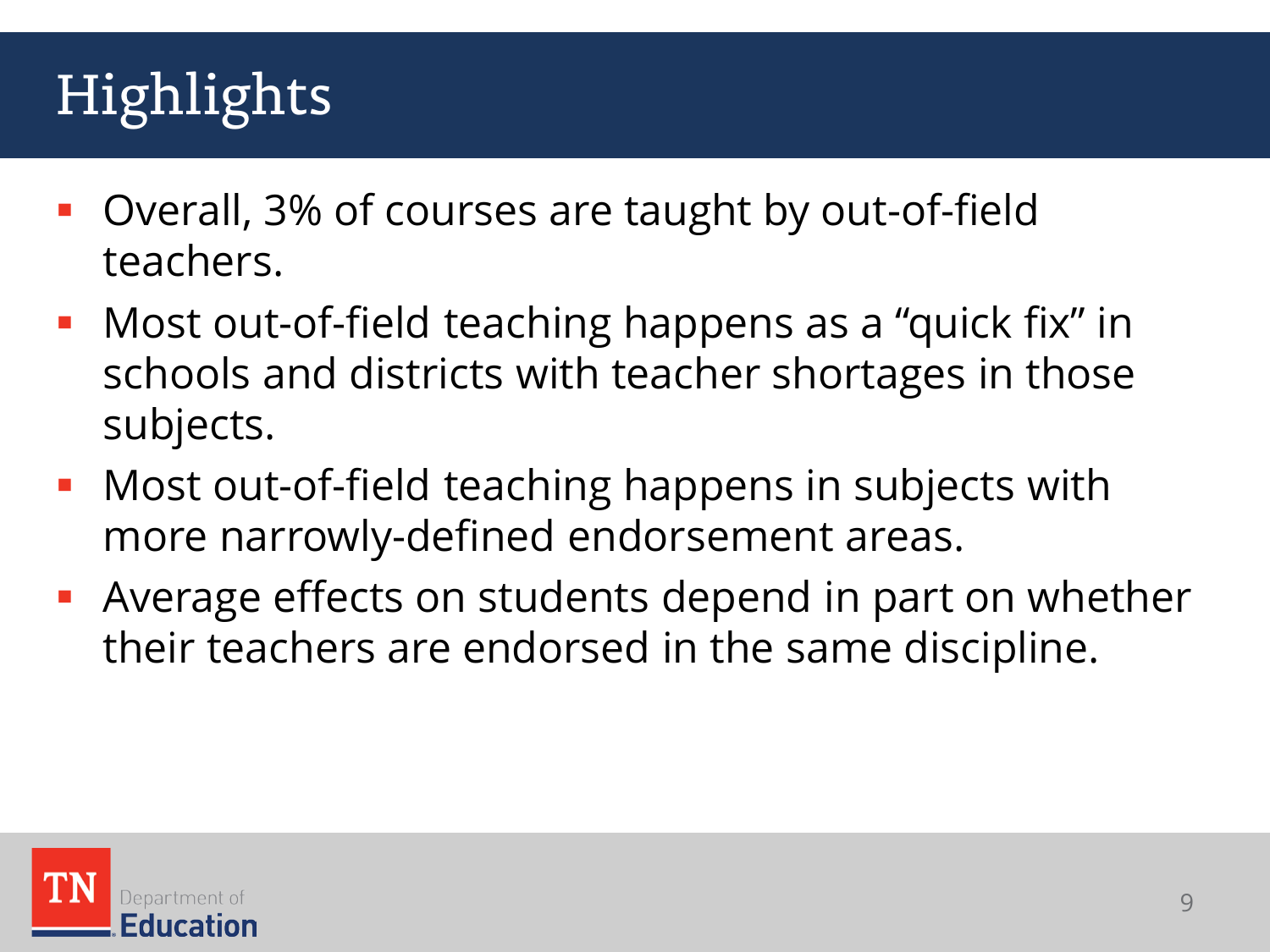### **Out-of-field teaching happens when a teacher does not have a valid endorsement for the course taught that year.**

- We looked at courses taught in the 2011-12 through 2015-16 school years
- **To determine whether someone is teaching a course** out of field, we use:
	- department-created course correlations
	- records of employment standards met
	- district-completed course assignments
	- state licensure data

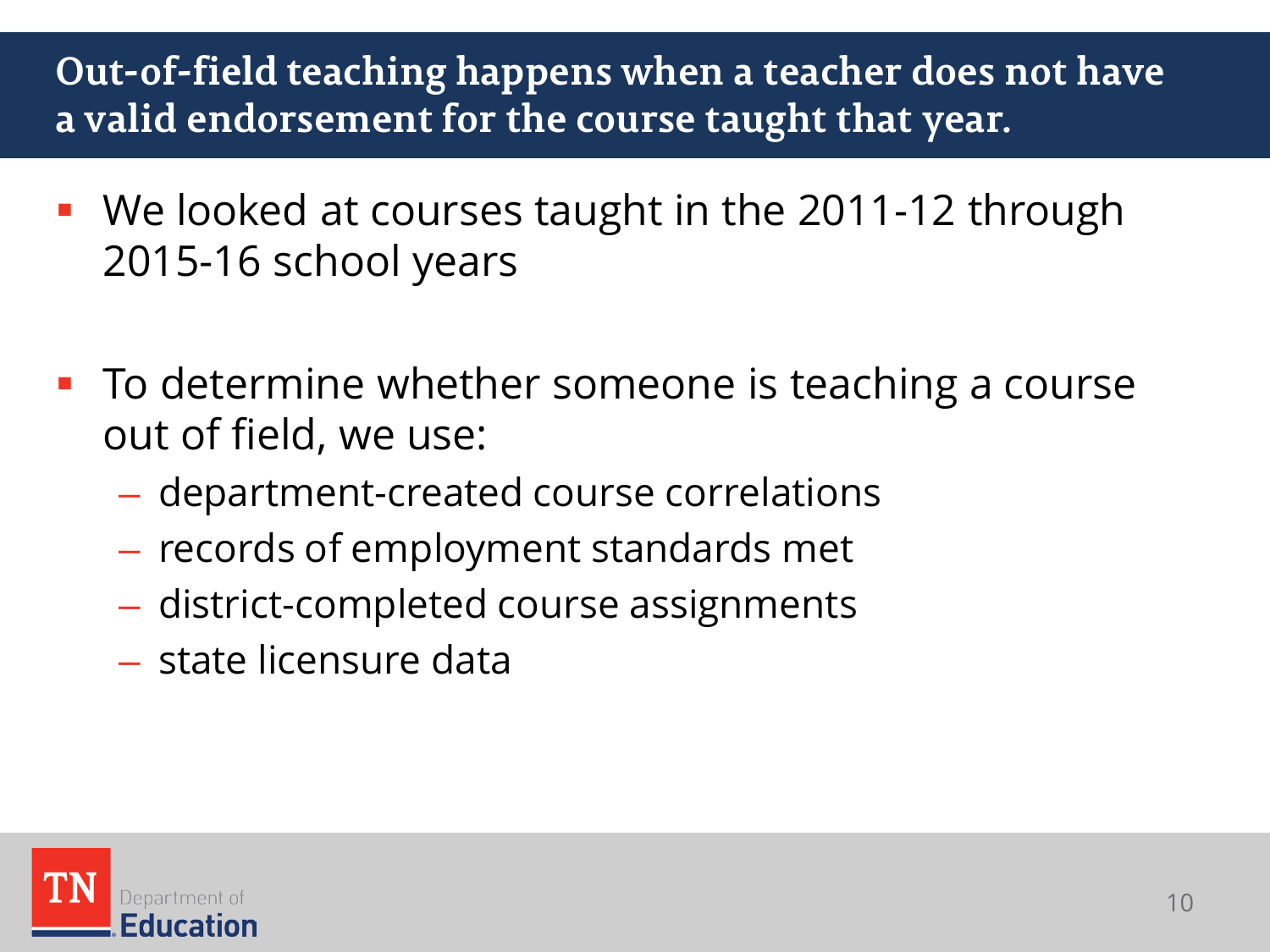### **Some teachers only teach one group of students out of field while others teach several groups of students out of field.**

Each year…

- Over 50,000 teachers teach core courses
- Around 250 teach at least one course out of field
- About 30 teachers do so on a waiver
- About 125,000 core courses are offered
- Around 5,000 are taught by out-of-field teachers

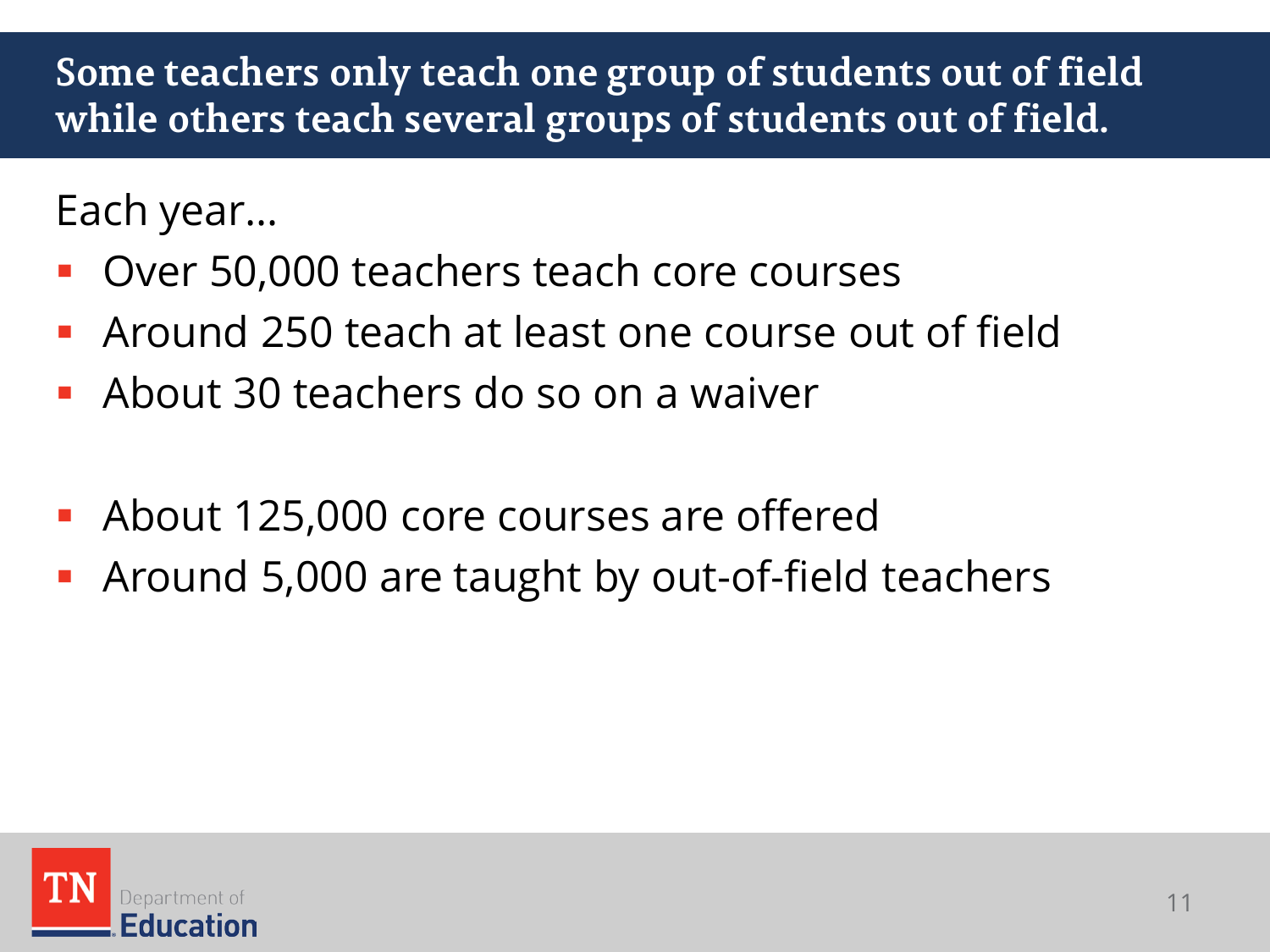## **Overall, 3% of core courses are taught by out-of-field teachers, but more in some disciplines than others.**



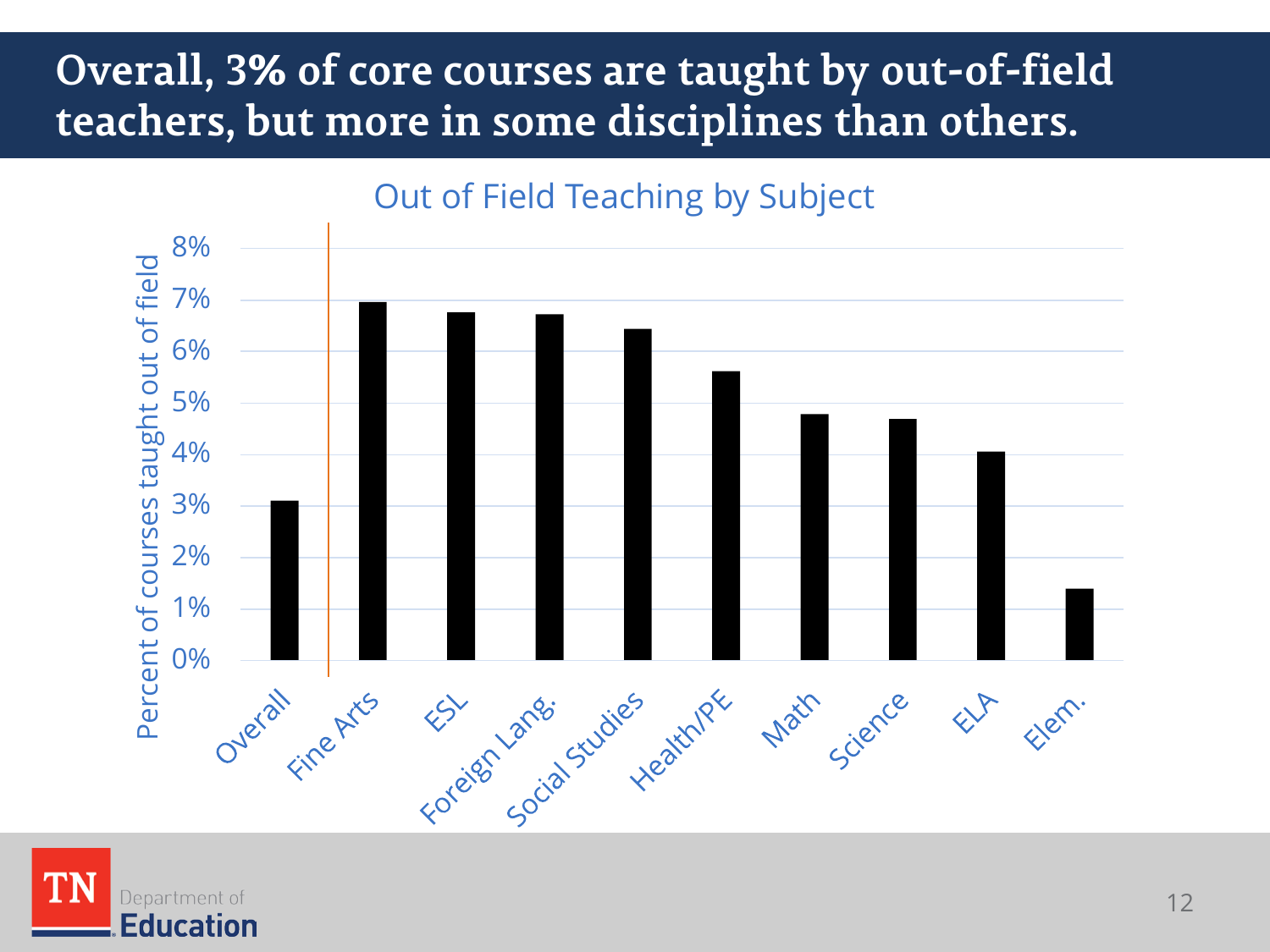## **Schools with shortages have more courses taught out of field.**

#### Out of Field Teaching by Shortage and Subject



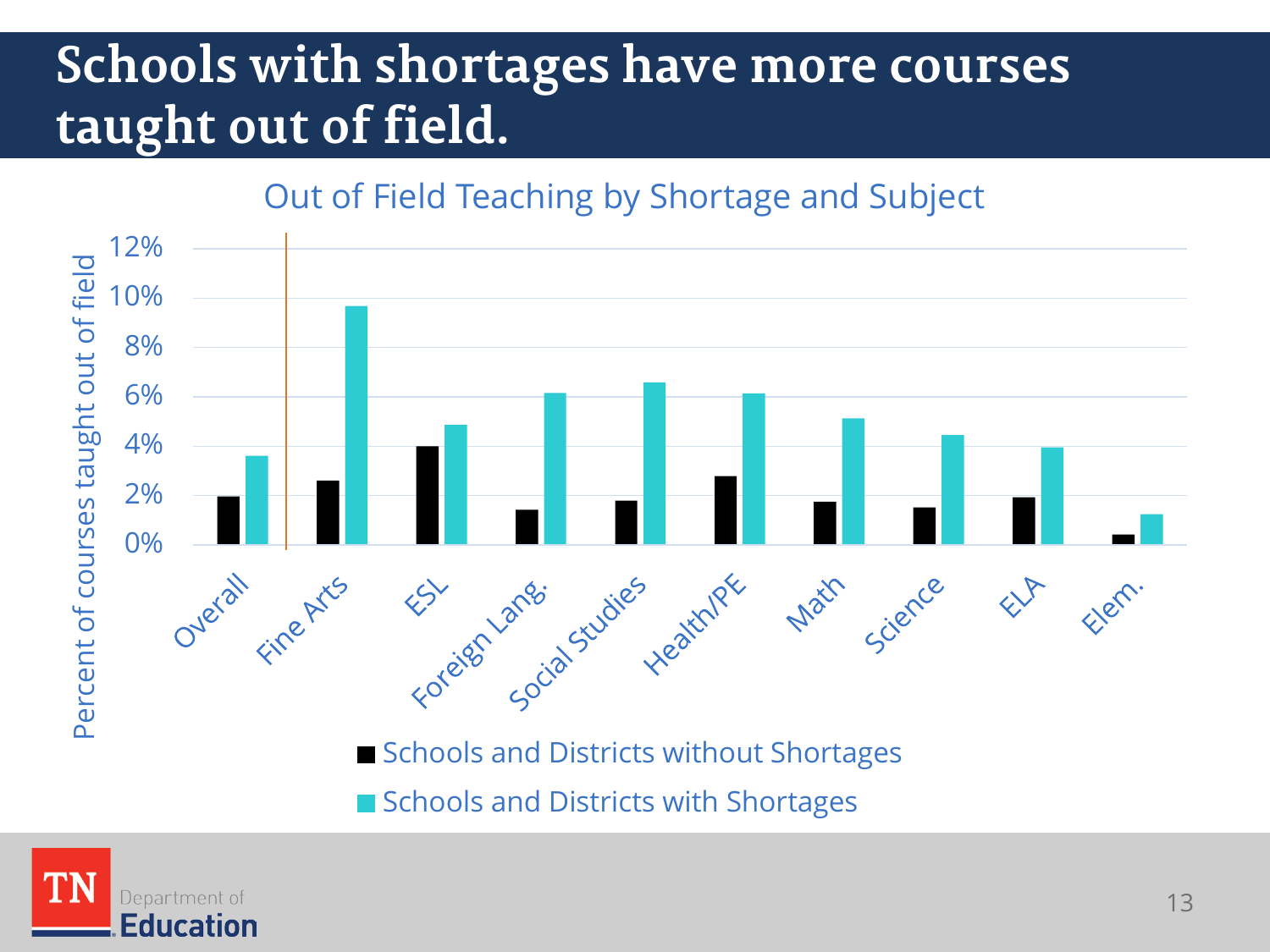## **Nearly 1/4 of courses taught out of field are taught by those in the same discipline.**

Proportions of Courses Taught Out of Field by Teachers with Endorsements in the Same Discipline



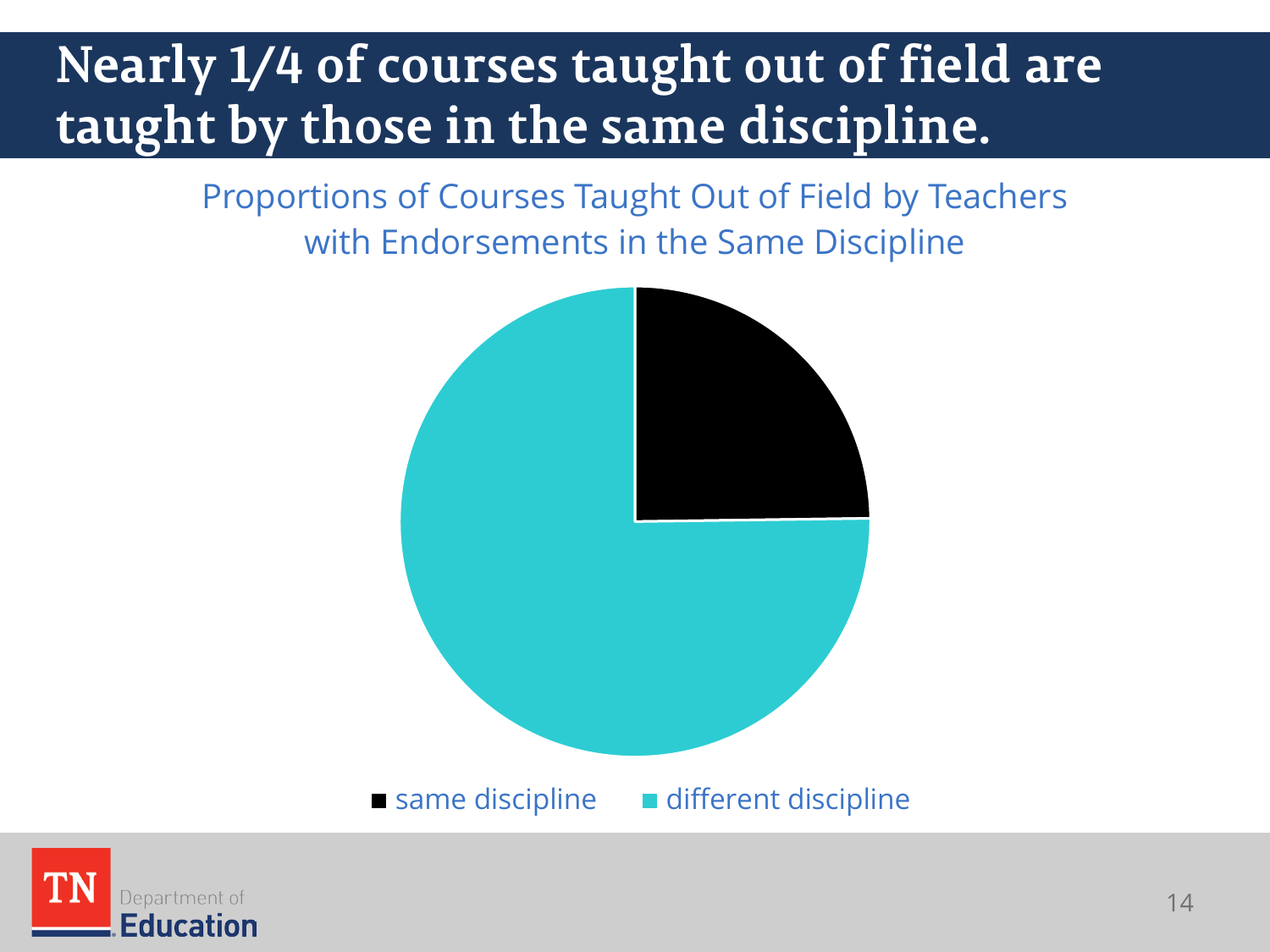#### **Over 10% of courses taught out-of-field in more narrowly defined fields are taught by those in the same discipline.**

Proportion of Courses Taught Out of Field by Teachers with Endorsements in the Same Discipline, by Subject



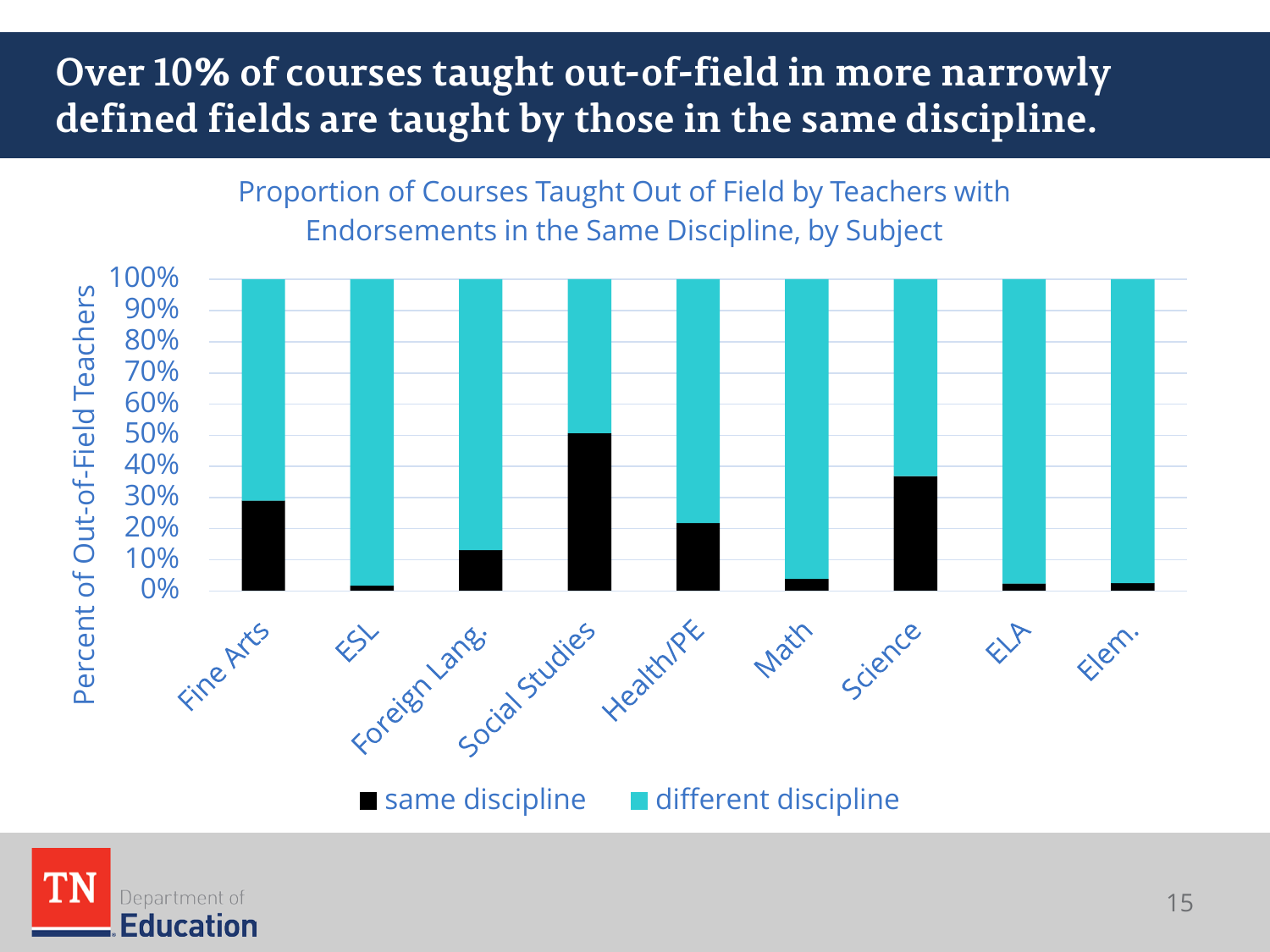#### **Teachers with in-field endorsements had higher average TVAAS scores in 2014-15 than out-of-field teachers.**



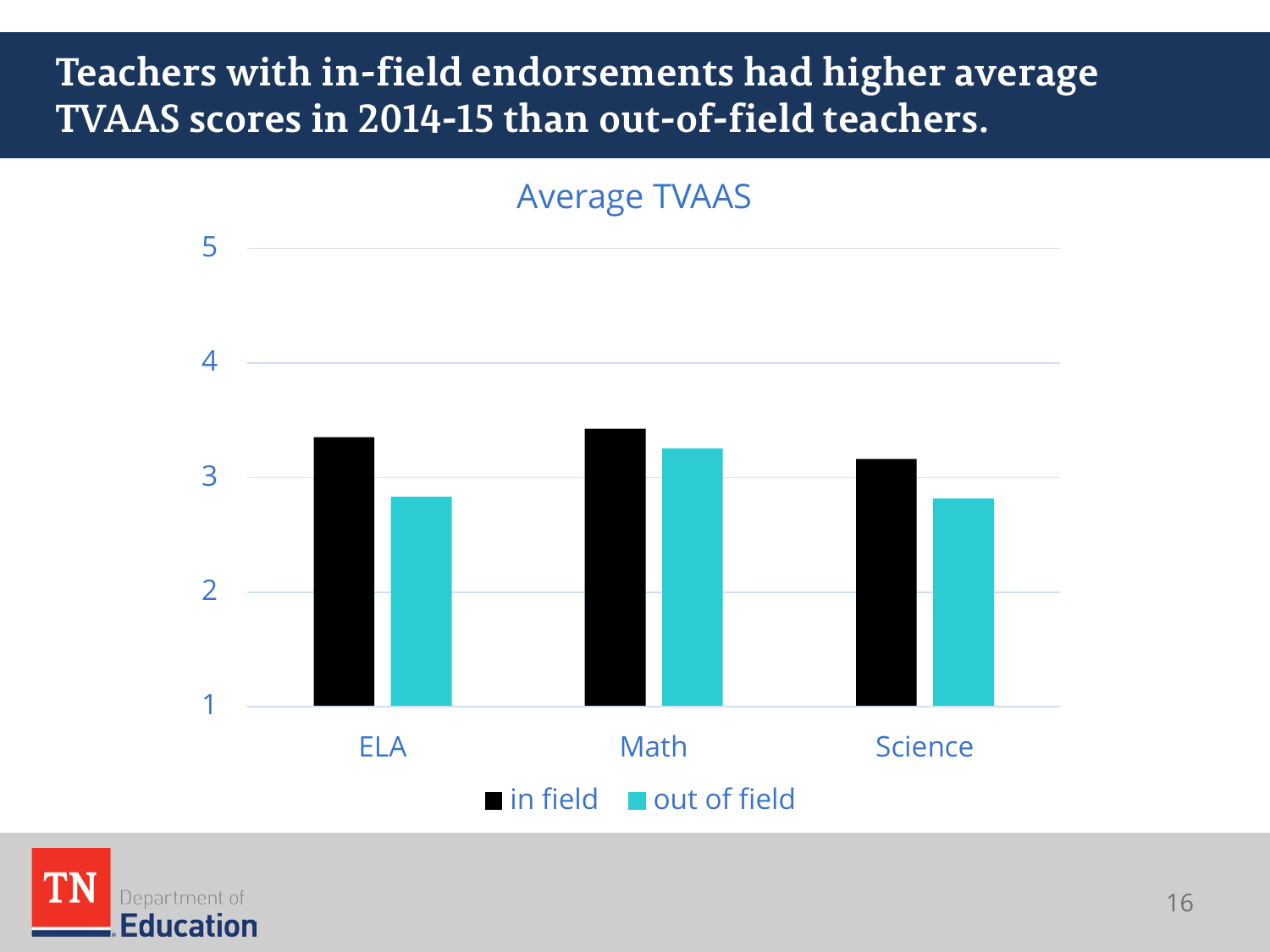#### **Teachers with endorsements in the same discipline had higher average TVAAS scores in 2014-15 than those who were teaching a different discipline.**

Average TVAAS



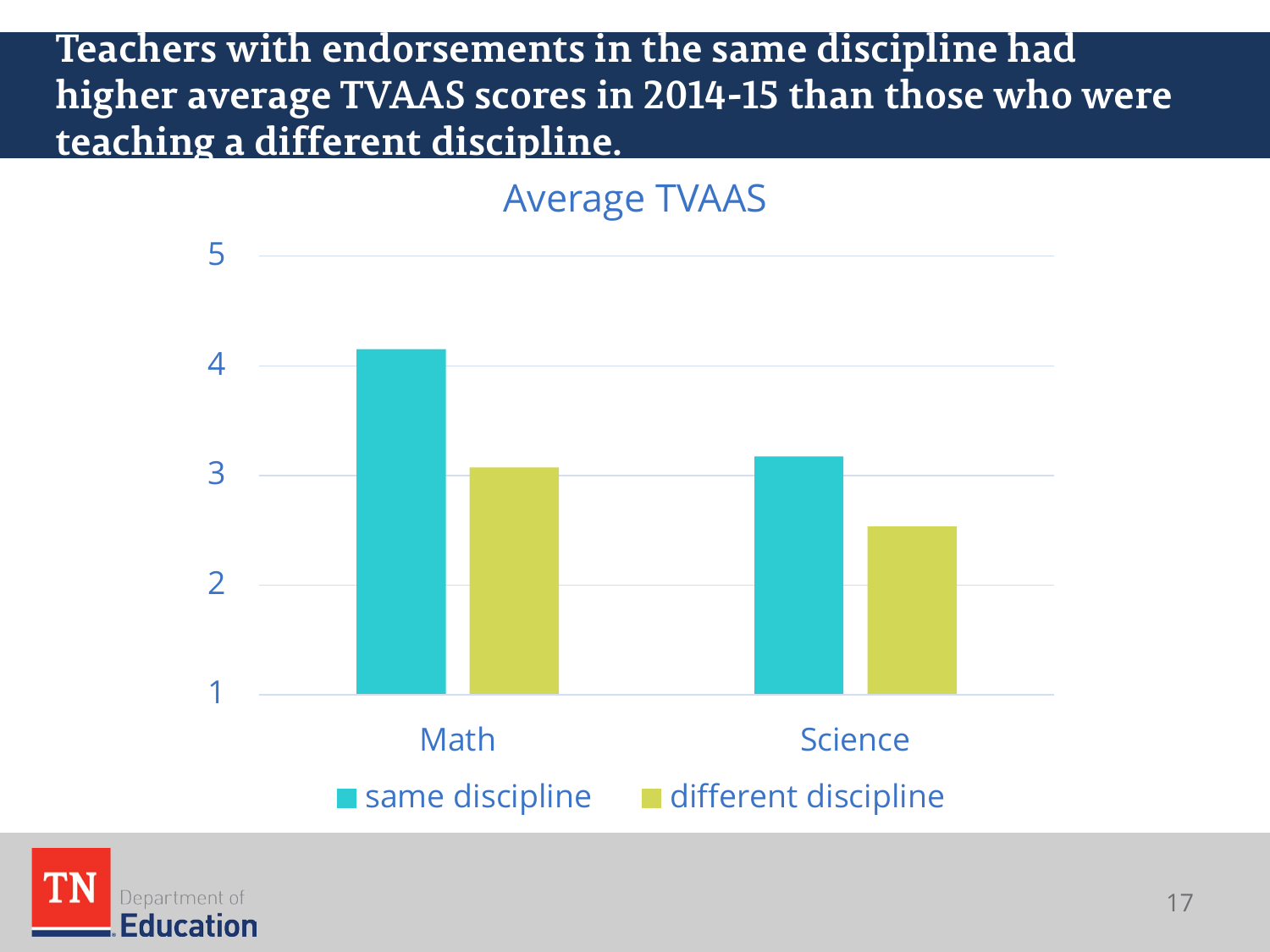## **Out-of-field teaching policies impact other facets of student learning through teaching capacity.**

- **The problem of out-of-field teaching is an issue of what** schools and districts do to deal with teacher shortages.
- **These shortages reflect difficulty attracting the right** teachers into the schools and districts that need them most.
	- Our largest shortage areas are ESL, Special Ed, and Science, but shortage areas vary by district.
- Other "quick fixes" for shortages include:
	- Increasing class sizes
	- Decreasing course options
	- Not providing required coursework
- All of these have adverse effects on student learning.

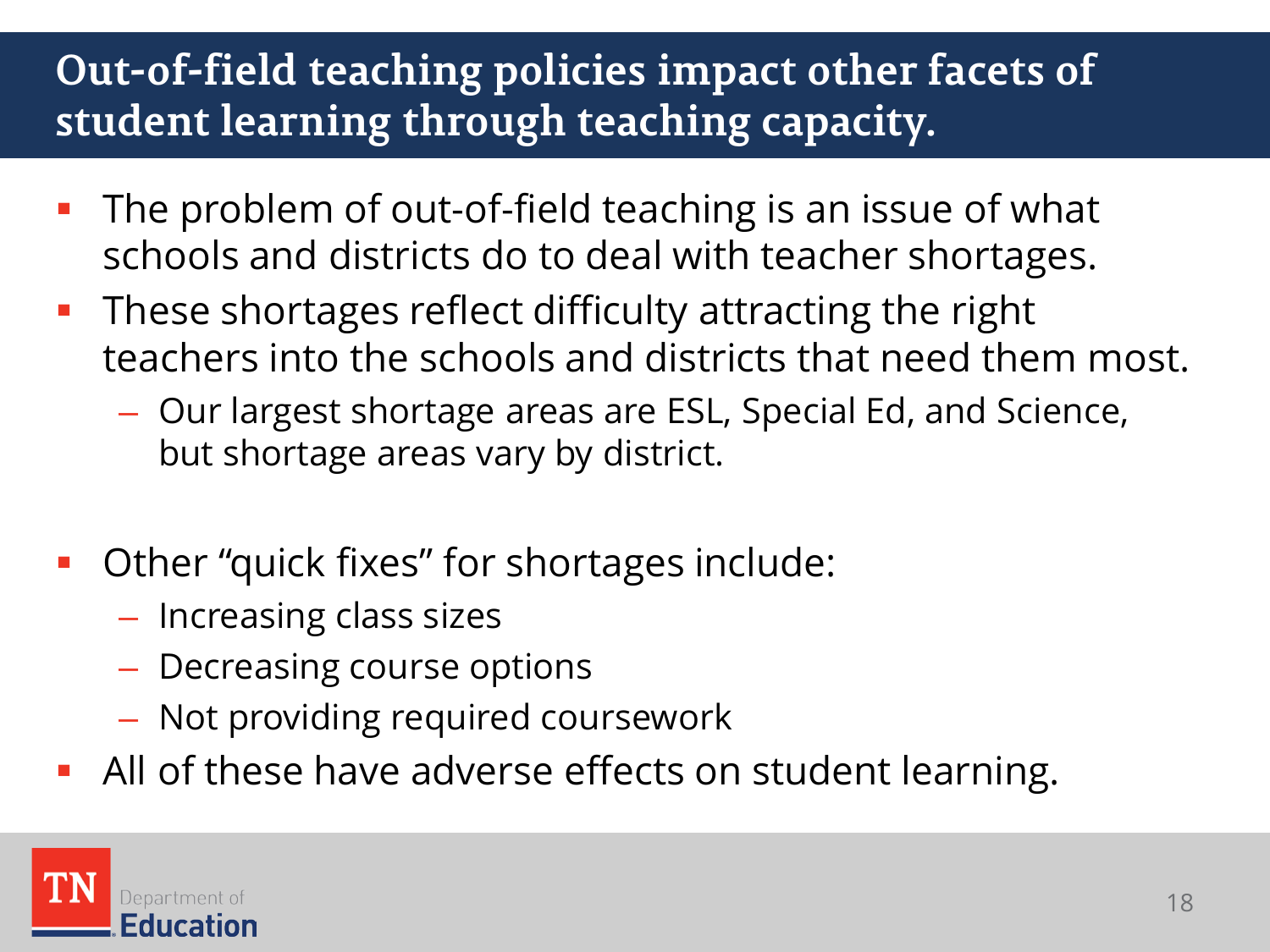## **Shortages will be further addressed in a report coming out in March.**

- This report will address new teacher preparation.
- It will include recommendations about working toward longer term solutions to shortages.